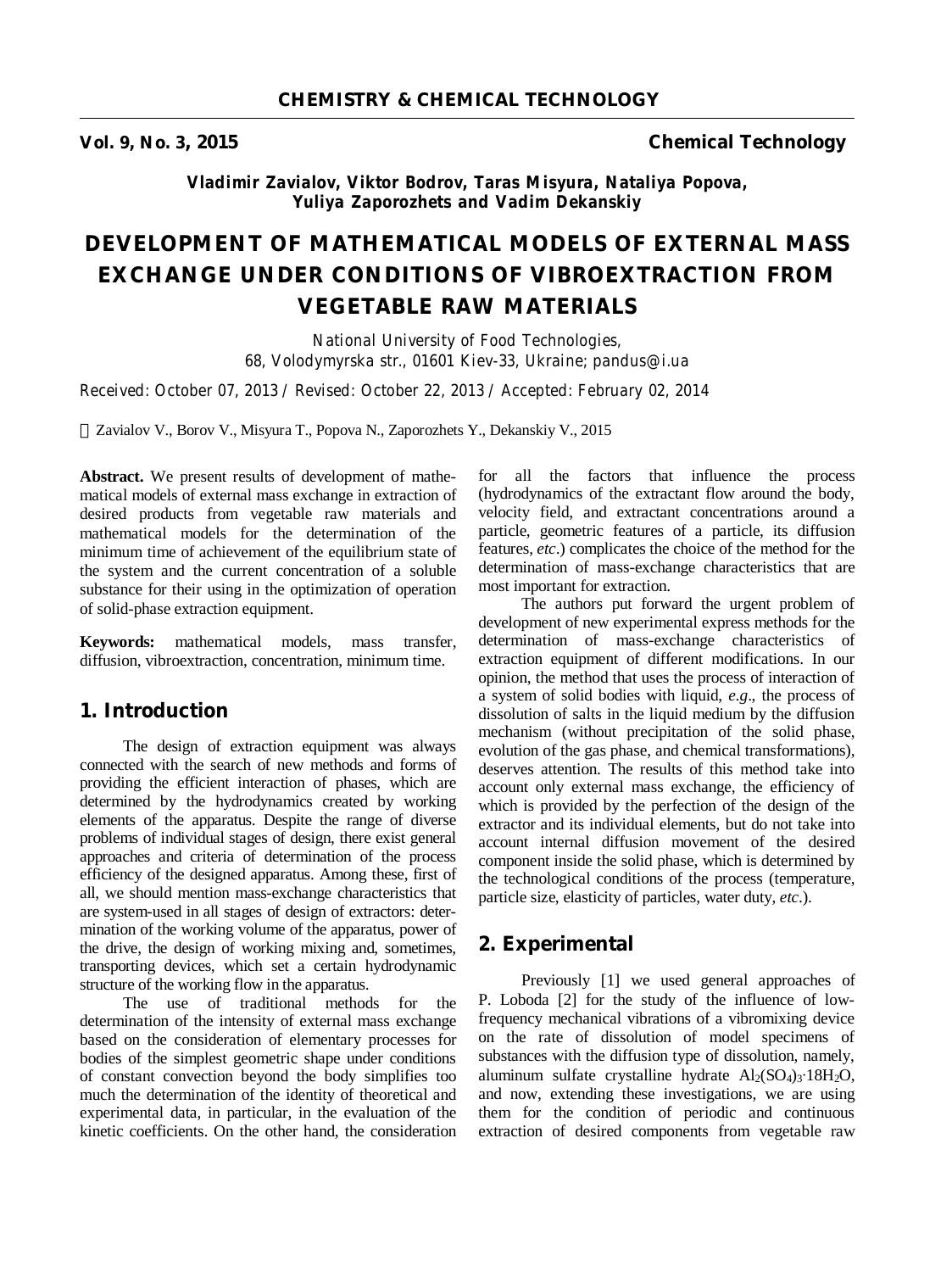materials with the aim to develop mathematical models for other variants of saturation of the working medium of an extractor by the dissolved experimental substance.

Investigations were performed with the use of model specimens of aluminum sulfate of specified cylindrical shape (with the diameter of  $14 \cdot 10^{-3}$  m and the height of  $22 \cdot 10^{-3}$  m) with ends protected with a special coating by the technique described in [1] on laboratory periodic and continuous vibroextractors according to the schemes shown in Figs. 1 and 2, respectively.

For instance, in the thermostatted cylindrical body (1) of the periodic vibroextractor (Fig. 1) 0.31 m in diameter and 0.4 m in height, a vibromixing system consisting of a flexible container (7) of special design [3], fixed on a sieve support (8), and connected by a rod (5) through the upper perforated disk (6) with a vibrodrive (4) is located. Experimental specimens (10) intended for dissolution were fixed in a holder (11) of a bar (12) and together with it were dipped into the specified point of measurement. The specified coordinates of the point of measurement were provided by the adjusting device (2) with rulers (3) in the radial direction *R* from the axis of the apparatus with a step of  $20 \cdot 10^{-3}$  m and in the vertical direction  $h$  with a step of  $50 \cdot 10^{-3}$  m. The height of the column of the extractant *H* remained constant and equal to 0.180 m for all water duties. Investigations were performed by using leaf tea raw material, which was charged into the perforated flexible container (7) with water duties  $(10:1)$ – $(30:1)$  with the step of  $(10:1)$ . The frequency of vibrations of the vibrosystem was varied from 3 to 9 Hz at the fixed amplitude of  $20 \cdot 10^{-3}$  m.

The experimental continuous vibroextractor (Fig. 2) was made in the form of a cylindrical shell (1) with the diameter  $D = 0.3$  m and the height  $H = 1.5$  m from organic glass and stainless steel. Inside the shell, vibromixing devices (7) of special design [4] consisting of a perforated disk with a board along the periphery, transporting elements and filtering elements (8) are located. The vibromixing devices (7) are alternately fixed on vertical rods (5) with the possibility of executing longitudinal reciprocal movements (through the vibrodrive 11) with the frequency of 1 to 10 Hz and the amplitude of 5, 10, and  $15.10^{-3}$  m (discretely). Experimental specimens intended for dissolution (10) were fixed in the holder of a bar (4) and were dipped through a guide glass pipe (3) into the specified point of measurement. The height of the extractant column  $H$  in the apparatus remained constant for all water duties. Experiments were carried out by using cone hop (solid phase), which was charged under the lower transporting device with water duties of (10:1) to (30:1) with the step of (10:1). Under the action of the energy of low-frequency mechanical vibrations of the vibromixing system on the two-phase system, it separated into a solvent cake and extract, as described in [5].  $tea \sim$ 

For the periodic and the continuous process, we used portable water at the temperature of 293 K as an extractant; the specified dissolution time (dwell time) of experimental specimens in it was 60 s, and the masses of the specimens before and after dissolution were determined. It should be noted that the dissolution of chemically homogeneous (individual) substances proceeds on the external surface, and, during extraction of components from the vegetable raw material, the external surface of their particles has an irregular structure, and the dissolution process of components propagates into their internal layers. It is clear that the evaluation of the efficiency of external mass exchange by the given procedure has a certain error, which is relatively insignificant in practical application in the design of the apparatus and optimization of the process in it. The dissolution rate of the chemically homogeneous substance depends on the resistance to diffusion transfer from the internal layers of particles of the raw material to the interface and resistance to dissolution of the substance on the surface of particles and to removal of the substance from the surface of the particle into the bulk of the solvent. Fig. 3 illustrates the concentration distribution of a component near the surface of dissolution. Since, in this case, the stage of dissolution is limiting, the concentration of the substance on the surface of the specimen (particle) is the saturation concentration, and the mass transfer coefficient is practically equal to the dissolution coefficient  $K_m$ , which is determined from the main differential equation of mass transfer

$$
dm = K_m \cdot F(t) \cdot (C_H - C(t)) dt \tag{1}
$$

where *m* is the mass of the dissolved substance of the specimen,  $C_{\text{H}}$  and  $C(t)$  are the saturation concentration of the substance in the boundary layer of the specimen and the current concentration of the substance in the main mass of the solvent, respectively,  $F(t)$  is the current surface of dissolution of the specimen, and *t* is the current time of dissolution.

Taking into account the aforesaid [1], we obtained the following equation for the determination of the dissolution coefficient  $K<sub>m</sub>$  for the condition of dissolution when the mass of the specimen does not exceed its mass under the conditions of the equilibrium state of the specimen–solvent system, *i.e.*,  $G_0 < n^*$  or  $G_0 < C^* \cdot V$ :

It by using

\nunder the

\n(10.1) to

\n(10.1) to

\nso of the

\nseparated

\n
$$
\begin{cases}\nR_m = \frac{2 \cdot V \cdot \sqrt{G_0}}{F(t) \cdot p \cdot (t - t_0 - \Delta t)} \\
\text{separated} & \text{and} \\
\text{in } \frac{\sqrt{G_0 - \frac{\Theta}{2}}}{p} - \arctg \frac{\sqrt{G_V(t) + \frac{\Theta}{2}}}{p}\n\end{cases}
$$
\n(2)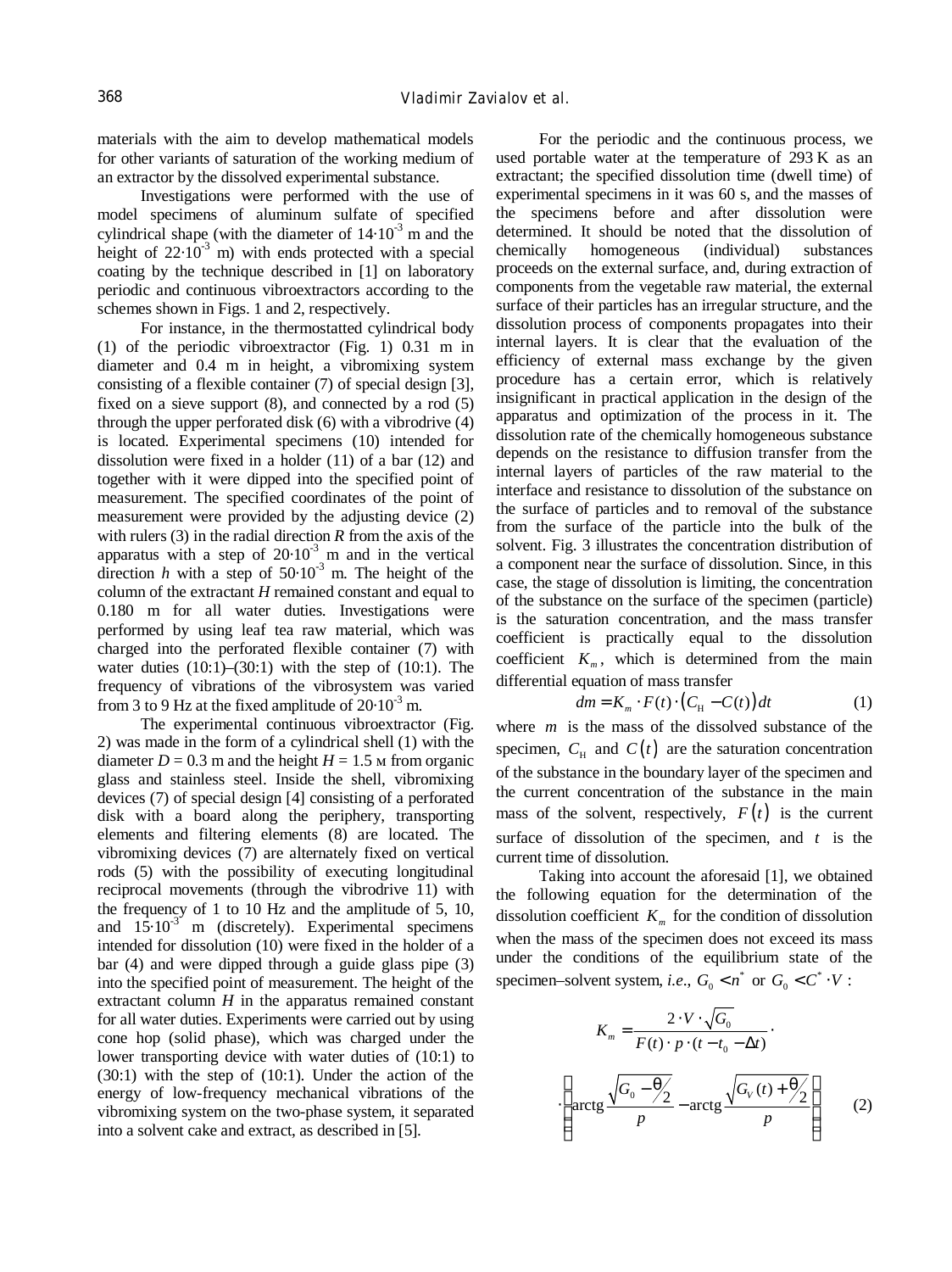where  $G_0$  and  $n^*$  are the initial mass of the specimen and its mass under the conditions of equilibrium of the system, respectively,  $C^*$  is the equilibrium concentration of the substance, *V* is the working volume of the apparatus,  $F(t)$  is the current area of the surface of the specimen,  $\theta$ is the change in the mass of the specimen for the time from the moment of dipping into the working point and to



**Fig. 1.** Scheme of an experimental periodic vibroextractor: body of the apparatus (1); adjusting device (2); rulers (3); vibrodrive (4); rod (5); perforated disk (6); flexible container (7); sieve support (8); mesh barrier (9); experimental specimen (10); holder of the specimen (11) and bar  $(12)$ 



the moment of removal from it (change in the mass for the time ( $\Delta \tau_1 + \Delta \tau_2$ ), Fig.4),  $G_V(t)$  is the measured mass of the specimen removed from the reactor, and  $p = \sqrt{C^* \cdot V - G_0}$  is the redesignation of the complex of magnitudes [1].

The scheme shown in Fig. 4 illustrates the time characteristics of the experimental measurement.



**Fig. 2.** Scheme of an experimental continuous vibroextractor: body (1); rulers (2); guide glass pipe (3); bar  $(4)$ ; rods  $(5)$ ; tray  $(6)$ ; vibromixing device (plate)  $(7)$ ; transporting and filtering element (8); mesh barrier (9); vibrodrive (10); frame (11); connecting branch pipe with a charging device (12) and specimen (13)

**Fig. 3.** Scheme of concentration distribution of the dissolved substance near the surface an experimental specimen:  $F(t)$  – the varying surface of dissolution of the specimen;  $C(t)$  – the current concentration of the substance in the main working flow of the extractant;  $C^*$  and  $C_H$  – the equilibrium concentration and the saturation concentration of the substance on the surface of the specimen, respectively; *d* – the thickness of the diffusion layer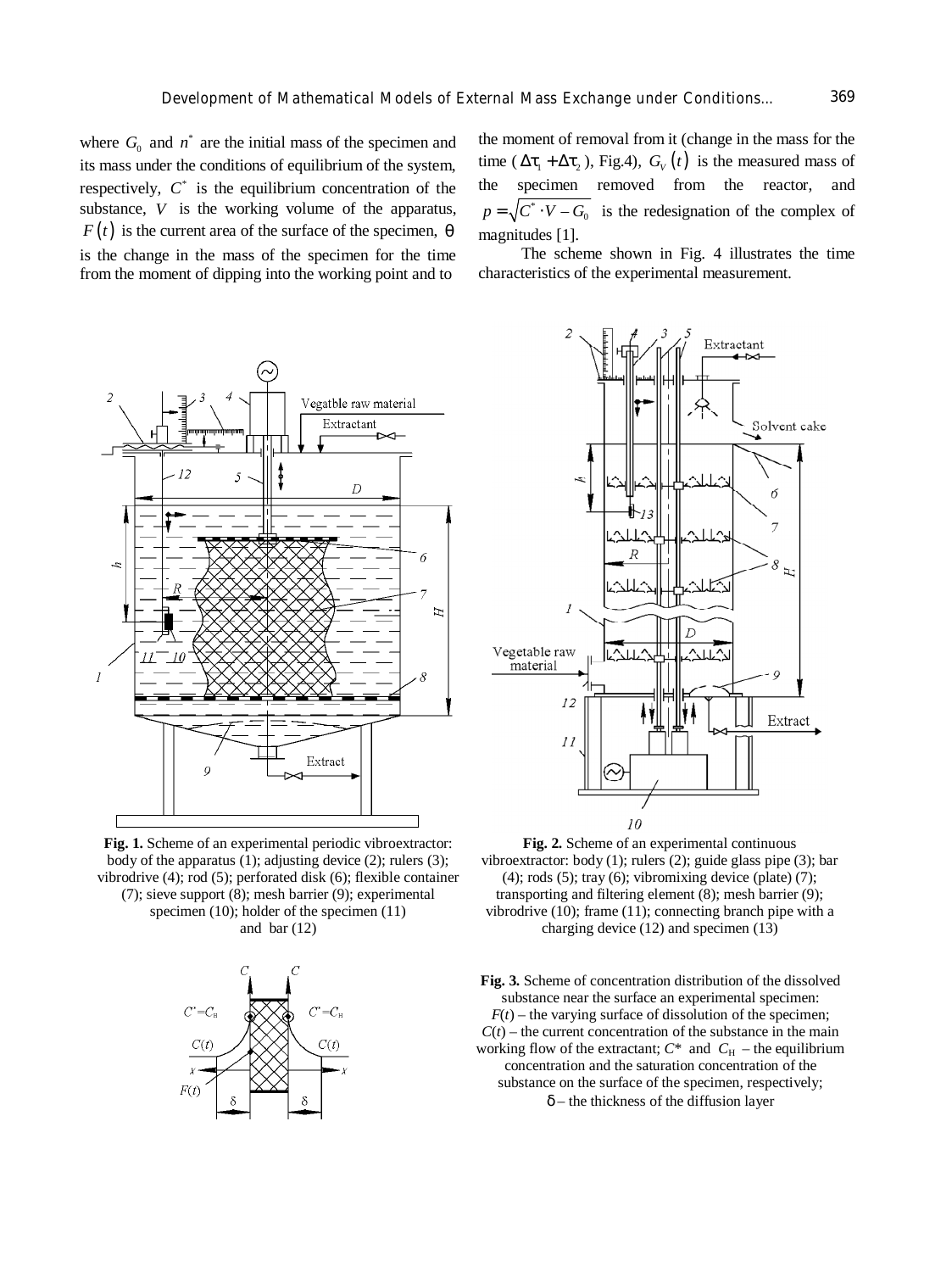

**Fig. 4.** Scheme of the distribution of the dwell time of a specimen in the working volume of the apparatus:  $\tau_0$  – the contact time of the specimen with the surface of the extractant in the working volume of the apparatus;  $t_0$  and  $t$  – the initial time and final time of the dwell of the specimen at the specified point of measurement, respectively;  $\Delta\tau_1$ ,  $\Delta\tau$ , and  $\Delta\tau_2$  – the duration of dipping of the specimen, duration of holding at the point of measurement, and duration of removal from the working volume

of the apparatus, respectively:  $\Delta \tau_1 = (t_0 - \tau_0)$ ;  $\Delta \tau = (t - t_0)$ ;  $\Delta \tau_2 = (\tau - t)$ ;  $\tau$  – the total time of contact

of the specimen with the extractant in the working volume of the apparatus  $\tau = (\Delta \tau_1 + \Delta \tau + \Delta \tau_2)$ 

The next stage of consideration of the dissolution conditions of the experimental specimen of aluminum sulfate is the case where its initial mass  $G_0$  exceeds the current equilibrium mass of the substance  $n^*$ , *i.e.*,  $= -\int \frac{dy}{\sqrt{1 - (1 - y^2)}} = -2$ .  $G_0 > n^*$  or  $G_0 > C^* \cdot V$  (the second condition).

For this purpose, we perform the corresponding transformations of Eq. (21) from [1], which describes the change in the mass of a specimen with time  $\Delta \tau$ .

$$
\begin{cases}\n\frac{dm(t)}{dt} = \omega \cdot \sqrt{a - m(t)} \cdot (b - m(t)). \\
m(t_0) = 0,\n\end{cases} \tag{3}
$$

where  $\omega = \frac{R_m - P(t)}{V}$ ;  $a = G_0 - \frac{0}{2}$ ;  $b = m^* = n^*$  $\mathbf{0}$  $\frac{(t)}{t}; a=G_0-\frac{\theta}{2}; b=m^*=n^*-\frac{\theta}{2}.$ 2 2  $\frac{K_m \cdot F(t)}{F_m}$ ;  $a = G_0 - \frac{\theta}{2}$ ;  $b = m^* = n$  $V \cdot \sqrt{G}$  $ω = \frac{K_m \cdot F(t)}{F}$ ;  $a = G_0 - \frac{\theta}{2}$ ;  $b = m^* = n^* - \frac{\theta}{2}$ ⋅

To solve Eq. (3), we use the method of separation of variables, according to which the last equation is represented in the form:

$$
\frac{dm(t)}{\sqrt{a-m(t)}\cdot(b-m)} = \omega \cdot dt
$$

where *m* is the mass of the substance dissolved for the time  $\Delta \tau = (t - t_0)$ .

Integrating the last equation, we get

$$
\Delta = \int_{t_0}^t \frac{dm}{\sqrt{a-m} \cdot (b-m)} = \alpha \cdot (t-t_0). \tag{4}
$$

Let us first find the indefinite integral of the lefthand side of the latter equation. For this purpose, we perform the replacement of the variables, namely,  $y = a - m$ ,  $dy = -dm$ , and obtain:

$$
\Delta = \int \frac{dm}{\sqrt{a - m} \cdot (b - m)} =
$$
  
i.e.,  

$$
= -\int \frac{dy}{\sqrt{y \cdot (b - a + y)}} = -2 \cdot \int \frac{d(\sqrt{y})}{b - a + y}.
$$
 (4a)

The next replacement of the variables  $z = \sqrt{y}$ and  $y = z^2$  enables us to get:

$$
\Delta = -2 \cdot \int \frac{dz}{b - a + z^2} = -2 \cdot \int \frac{dz}{z^2 - (a - b)}.
$$

To obtain a tabulated (standard) integral, we perform the last replacement of the variables:

$$
\beta = \sqrt{a - b}; \qquad a - b = \beta^2
$$

Note: this replacement of the variables will be true on condition that  $G_0 > n^*$ .

Let us continue transformations as follows:

$$
\Delta = -2 \cdot \int \frac{dz}{z^2 - (a - b)} = -2 \cdot \int \frac{dz}{z^2 - \beta^2} =
$$
  

$$
= -2 \cdot \int \frac{dz}{(z - \beta) \cdot (z + \beta)} =
$$
  

$$
= -2 \cdot \int \frac{1}{(-2 \cdot \beta)} \cdot \left[ \frac{1}{z + \beta} - \frac{1}{z - \beta} \right] dz =
$$
  

$$
= \frac{1}{\beta} \cdot \left( \int \frac{dz}{z + \beta} - \int \frac{dz}{z - \beta} \right) =
$$
  

$$
= \frac{1}{\beta} \cdot \left[ \ln(z + \beta) - \ln(z - \beta) \right] = \frac{1}{\beta} \cdot \ln \left[ \frac{z + \beta}{z - \beta} \right] =
$$
  

$$
= \frac{1}{\beta} \cdot \ln \left[ \frac{\sqrt{a - m} + \beta}{\sqrt{a - m} - \beta} \right].
$$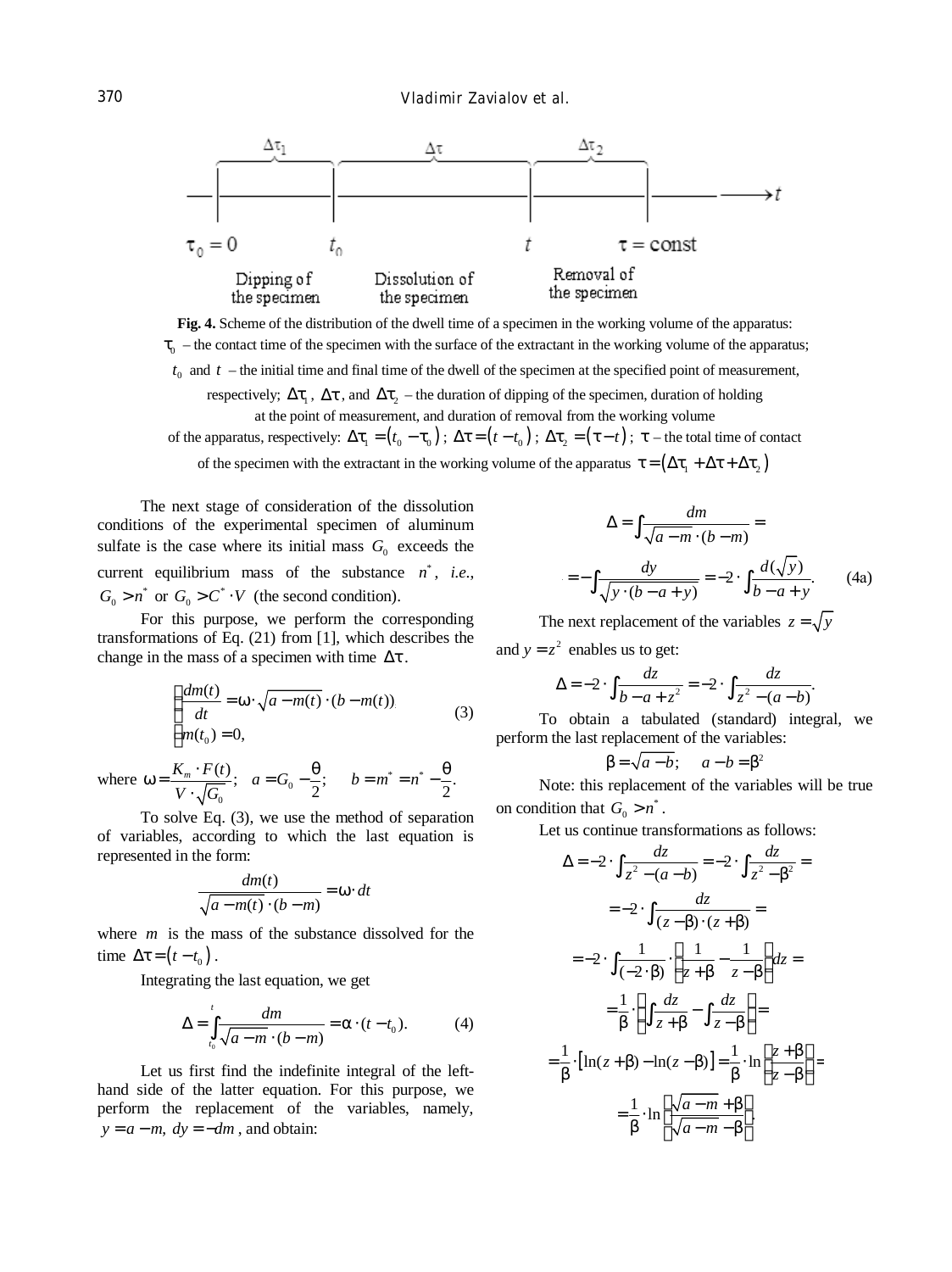Thus, in view of the last result, with regard for Eq. (3), Eq. (4) has the form:

$$
\Delta = \int_{t_0}^{t} \frac{dm}{\sqrt{a - m(b - m)}} = \frac{1}{\beta} \cdot \ln \left( \frac{\sqrt{a - m} + \beta}{\sqrt{a - m} - \beta} \right)_{t_0}^{t} =
$$

$$
= \frac{1}{\beta} \cdot \left\{ \ln \left[ \frac{\sqrt{a - m(t)} + \beta}{\sqrt{a - m(t)} - \beta} \right] - \ln \left[ \frac{\sqrt{a - m(t_0)} + \beta}{\sqrt{a - m(t_0)} - \beta} \right] \right\} = (5)
$$

$$
= \alpha(t - t_0) = \alpha \cdot \Delta \tau.
$$

Let us determine  $m(t)$  from the last equation. For this purpose, we reduce Eq. (5) to the form:

$$
\ln\left[\frac{\sqrt{a-m(t)} + \beta}{\sqrt{a-m(t)} - \beta}\right] =
$$
  
=  $\alpha \cdot \beta(t - t_0) + \ln\left[\frac{\sqrt{a} + \beta}{\sqrt{a} - \beta}\right]$ acco

whence we obtain:

$$
\frac{\sqrt{a-m(t)} + \beta}{\sqrt{a-m(t)} - \beta} = j
$$
 (6)

where  $j = e^{\alpha \cdot \beta \cdot (t - t_0)} \cdot \left( \frac{\sqrt{a + \beta}}{\sqrt{a^2 + \beta^2}} \right)$ . *a*  $= e^{\alpha \cdot \beta \cdot (t-t_0)} \cdot \left( \frac{\sqrt{a} + \beta}{\sqrt{a} + \beta} \right)$  $\left(\sqrt{a}-\beta\right)$ 

Multiplying the left-hand and the right-hand side of Eq. (6) by  $(\sqrt{a-m(t)} - \beta)$ , we get  $\sqrt{a-m(t)} + \beta =$  $a = j \cdot (\sqrt{a - m(t)} - \beta)$  or  $\sqrt{a - m(t)} \cdot (1 - j) = -\beta \cdot (1 + j).$  $\sum_{i=1}^n a_i$ 

$$
\sqrt{a-m(t)} = -\beta \cdot \frac{(1+j)}{(1-j)} = \beta \cdot \frac{(j+1)}{(j-1)}
$$

By squaring the left-hand and the right-hand side of the last equality, we get

$$
a - m(t) = \beta^2 \cdot \left(\frac{j+1}{j-1}\right)^2
$$

$$
m(t) = a - \beta^2 \cdot \left(\frac{j+1}{j-1}\right)^2
$$

whence

Note: taking into account that

$$
e^{\alpha \cdot \beta \cdot (t-t_0)} \cdot \left(\frac{\sqrt{a} + \beta}{\sqrt{a} - \beta}\right) = j,
$$

we have:

$$
j = e^{\alpha \beta \cdot (t - t_0)} \cdot \left( \frac{\sqrt{a} + \beta}{\sqrt{a} - \beta} \right) > \left( \frac{\sqrt{a} + \beta}{\sqrt{a} - \beta} \right) > 1
$$
  
The last inequality is true, because

 $(\sqrt{a} + \beta) > (\sqrt{a} - \beta)$ , and, thus,  $2 \cdot \beta > 0$ ; Therefore,  $(\sqrt{a}-\beta) > 0$ . This note justifies the validity of the last algebraic transformations.

To determine finally the mass of the specimen  $m(t)$ , we modify the expression:

$$
\frac{j+1}{j-1} = \frac{e^{\alpha \beta \cdot (t-t_0)} \cdot \frac{\sqrt{a} + \beta}{\sqrt{a} - \beta} + 1}{e^{\alpha \beta \cdot (t-t_0)} \cdot \frac{\sqrt{a} + \beta}{\sqrt{a} - \beta} - 1}
$$

Taking into account the validity of the transformations

$$
\frac{\sqrt{a} + \beta}{\sqrt{a} - \beta} = \frac{\sqrt{a} + \sqrt{a - \beta}}{\sqrt{a} - \sqrt{a - \beta}} = \frac{(\sqrt{a} + \sqrt{a - \beta})^2}{a - (a - b)} =
$$

$$
= \frac{(\sqrt{a} + \sqrt{a - b})^2}{b} = \frac{e^{\alpha \beta \cdot (t - t_0)} \cdot (\sqrt{a} + \sqrt{a - \beta})^2 + b}{e^{\alpha \beta \cdot (t - t_0)} \cdot (\sqrt{a} + \sqrt{a - \beta})^2 - b}
$$

according to Eq. (7) and in view of  $a = G_0 - \frac{9}{2}$  $a = G_0 - \frac{\theta}{a}$ ,  $b = m^*$ ,

$$
\beta = \sqrt{a - b} = \sqrt{G_0 - m^* - \frac{\theta}{2}} \text{ ra } \alpha = \frac{K_m \cdot F_0}{V \cdot \sqrt{G_0}},
$$

we finally find the following equation for the calculation of  $m(t)$ :

$$
(\sqrt{a}-\beta)
$$
  
\nMultiplying the left-hand and the right-hand side of  
\nEq. (6) by  $(\sqrt{a-m(t)}-\beta)$ , we get  $\sqrt{a-m(t)}+\beta=$   
\n=  $j \cdot (\sqrt{a-m(t)}-\beta)$  or  $\sqrt{a-m(t)} \cdot (1-j) = -\beta \cdot (1+j)$ .  
\nDividing the last equation by (1 – j), we obtain:  
\n
$$
\sqrt{a-m(t)} = -\beta \cdot \frac{(1+j)}{(1-j)} = \beta \cdot \frac{(j+1)}{(j-1)}
$$
  
\nBy squaring the left-hand and the right-hand side of  
\nthe last equality, we get  
\nWhere  $\gamma = \alpha \cdot \beta = \frac{K_m F_0}{\gamma} \sqrt{\frac{G_0 - m^* - \frac{\theta}{2}}{G_0 - m^* - \frac{\theta}{2}}}$  (9)

Where

(7)

Eqs. (8) and (9) describe the dynamics of the change in the mass of the dissolved substance (specimen) in the apparatus in the case where  $G_0 > n^*$ .

*V G*

0

To determine the dissolution coefficient  $K_m$ , which is an analog of the mass-transfer coefficient, we return to formula (5), from which we get:

$$
\frac{1}{\beta} \cdot \left[ \ln \left( \frac{\sqrt{a-m(t)} + \beta}{\sqrt{a-m(t)} - \beta} \right) - \ln \left( \frac{\sqrt{a} + \beta}{\sqrt{a} - \beta} \right) \right] = \alpha (t - t_0).
$$

whence we determine the parameter  $\alpha$ 

$$
\alpha = \frac{1}{\beta(t - t_0)} \cdot \left\{\ln \left[\frac{\left(\frac{\sqrt{a - m(t)} + \beta}{\sqrt{a - m(t)} - \beta}\right)}{\left(\frac{\sqrt{a} + \beta}{\sqrt{a} - \beta}\right)}\right]\right\} =
$$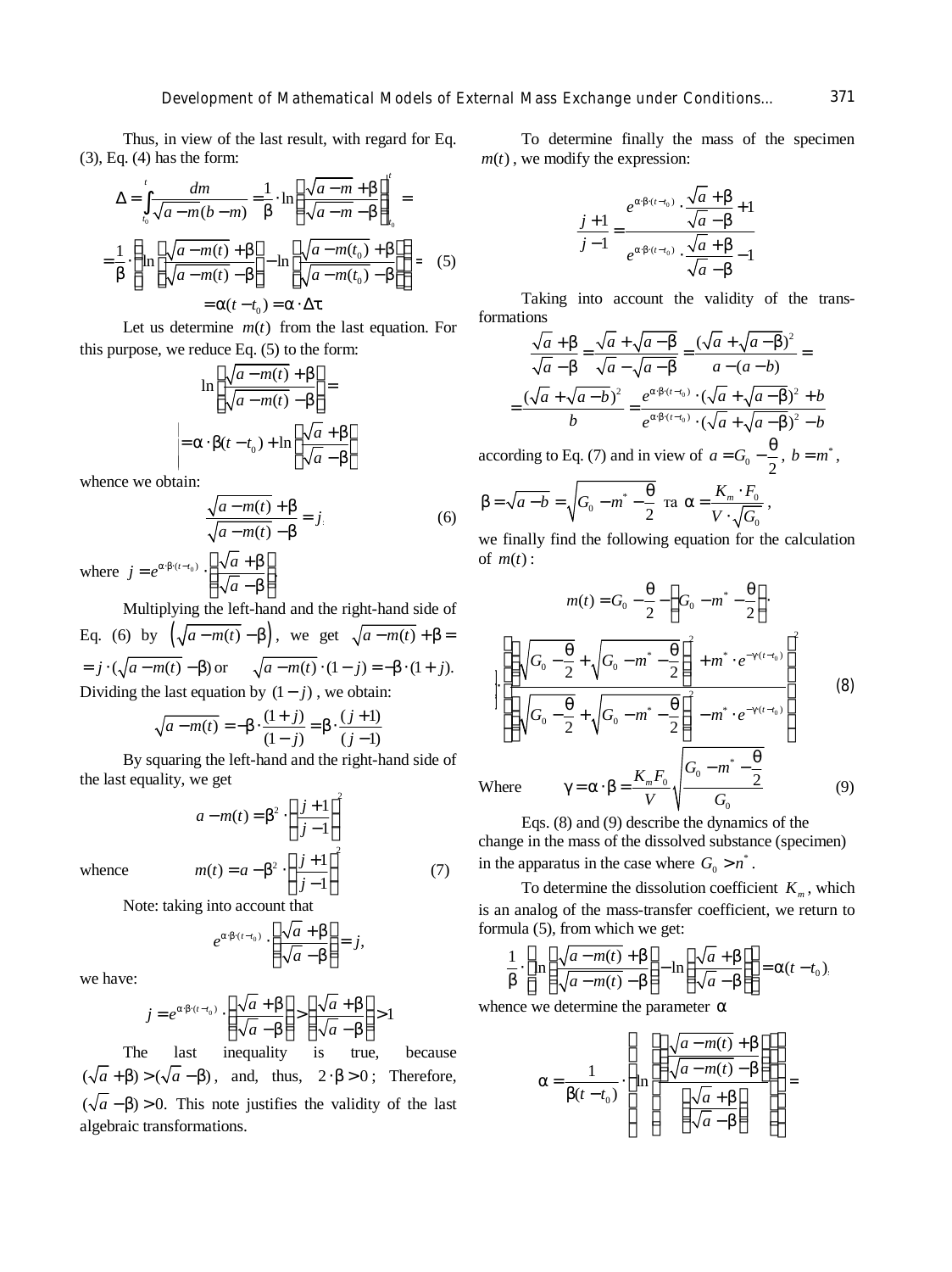$$
= \frac{1}{\beta(t-t_0)} \cdot \left[ \ln \frac{\left(\sqrt{a-m(t)} + \beta\right) \cdot \left(\sqrt{a} - \beta\right)}{\left(\sqrt{a-m(t)} + \beta\right) \cdot \left(\sqrt{a} + \beta\right)} \right]
$$

оr

$$
\frac{K_m \cdot F(t)}{V \cdot \sqrt{G_0}} = \frac{\ln \left[ \left( \sqrt{G_0 - m(t) - \frac{\theta}{2}} + \sqrt{G_0 - m^* - \frac{\theta}{2}} \right) \left( \sqrt{G_0 - \frac{\theta}{2}} - \sqrt{G_0 - m^* - \frac{\theta}{2}} \right) \right]}{\left( \sqrt{G_0 - m(t) - \frac{\theta}{2}} - \sqrt{G_0 - m^* - \frac{\theta}{2}} \right) \left( \sqrt{G_0 - \frac{\theta}{2}} + \sqrt{G_0 - m^* - \frac{\theta}{2}} \right)} \right] (10)
$$

For convenience of representation of Eq.  $(10)$ , the whence we separate  $m(t)$ : following notation is introduced:

$$
P_i = \sqrt{G_0 - (1 - i)m^* - \frac{\theta}{2}}, \quad i = 0; 1 \tag{11}
$$

Then we finally have:

$$
K_{m} = \frac{V \cdot \sqrt{G_0}}{F(t) \cdot P_0(t-t_0)} \cdot \ln \left[ \frac{\left( \sqrt{G_0 - m(t) - \frac{\theta}{2}} + P_0 \right) (P_1 - P_0)}{\left( \sqrt{G_0 - m(t) - \frac{\theta}{2}} - P_0 \right) (P_1 + P_0)} \right] (12)
$$

where  $m(t)$  – the mass of the dissolved substance of the specimen in the apparatus at the moment of time *t* and  $\left( G_0 - m(t) - \frac{\theta}{2} \right)$  is the mass of the specimen after its removal from the apparatus at the moment of time *t* .

Thus, the mass of the substance of the specimen dissolved for the dwell time at the working point, *i.e.* for  $\Delta \tau = (t + t_0)$ , is determined from the material balance (under the taken condition of equality of the changes the mass of the specimen during its delivery to the working point  $\theta_1$  and during its removal from it  $\theta_2$ , *i.e.*, θ

$$
\theta_1 = \theta_2 = \frac{3}{2}:
$$
  
\n
$$
G(t) = G_0 - n(t) = G_0 - \left( m(t) + \frac{\theta}{2} \right) = G_0 - m(t) - \frac{\theta}{2} \tag{13}
$$

With regard for (13), Eq. (12) for the determination of the mass-transfer coefficient takes the form:

$$
K_m = \frac{V \cdot \sqrt{G_0} \cdot \ln \left[ \left( \sqrt{G(t)} + P_0 \right) (P_1 - P_0) \right]}{F(t) \cdot P_0 (t - t_0)} \cdot \ln \left[ \left( \sqrt{G(t)} - P_0 \right) (P_1 + P_0) \right] \tag{14}
$$

For practical calculations (with an admissible error),  $F(t) \approx F_0$ .

Let us consider the last third case where the initial mass of the specimen  $G_0$  is equal to the current equilibrium mass of the substance in the working volume of the apparatus, *i.e.*,  $G_0 = n^*$  or  $G_0 = C^* \cdot V$  (Eq. 2).

For this purpose, we return to Eq. (5). Taking into account that in this case  $a = b$  the integrand in equation (4а) is simplified and takes the form:

$$
-2 \cdot \int \frac{dz}{z^2} = -2\left(-\frac{1}{z}\right) = \frac{2}{z} = \frac{2}{\sqrt{y}} = \frac{2}{\sqrt{a-m}}
$$

In the case of using the last expression,  $\Delta$  takes the form:

$$
\left[\frac{-m^* - \frac{\theta}{2}}{-m} \right] \left(10\right)
$$
\n
$$
= 2 \cdot \left(\frac{1}{\sqrt{a-m(t)}} - \frac{1}{\sqrt{a}}\right) = \alpha(t - t_0)
$$
\n
$$
\left[\frac{1}{\sqrt{a-m(t)}} - \frac{1}{\sqrt{a}}\right] = \alpha(t - t_0) \tag{15}
$$

$$
\frac{1}{\sqrt{a-m(t)}} = \frac{1}{2}\alpha(t-t_0) + \frac{1}{\sqrt{a}} \quad \text{or}
$$

$$
[a-m(t)] = \left(\frac{1}{2}\alpha(t-t_0) + \frac{1}{\sqrt{a}}\right)^2
$$

$$
\text{Then } m(t) = a - \left(\frac{1}{2}\alpha(t-t_0) + \frac{1}{\sqrt{a}}\right)^2 \text{ or}
$$

$$
m(t) = G_0 - \frac{\theta}{2} - \left(\frac{2 \cdot \sqrt{G_0 - \frac{\theta}{2}}}{\alpha \sqrt{G_0 - \frac{\theta}{2}}(t-t_0) + 2}\right) \quad (15a)
$$

If we denote  $P_0 = \sqrt{G_0 - m^* - \frac{9}{2}} = \sqrt{G_0 - C^*}$  $P_0 = \sqrt{G_0 - m^* - \frac{\theta}{2}} = \sqrt{G_0 - C^* V}$  and

$$
P_1 = \sqrt{G_0 - \frac{\theta}{2}}
$$

then, finally,

$$
m(t) = G_0 - \frac{\theta}{2} - \left(\frac{2P_1}{\alpha \cdot P_1(t - t_0) + 2}\right)^2 \tag{16}
$$

Let us determine  $K_m$  in this case for  $G_0 = n^*$ . From Eq. (15) we have

$$
\alpha = \frac{2}{(t - t_0)} \left( \frac{1}{\sqrt{a - m(t)}} - \frac{1}{\sqrt{a}} \right) = \frac{K_m \cdot F(t)}{V \cdot \sqrt{G_0}}
$$
  
Whence

Whence

$$
K_m = \frac{2V \cdot \sqrt{G_0}}{F(t) \cdot (t - t_0)} \cdot \left( \frac{1}{\sqrt{G_0 - \frac{\theta}{2} - m(t)}} - \frac{1}{\sqrt{G_0 - \frac{\theta}{2}}} \right) \tag{17}
$$

In Eq. (17), we substitute the time *t* for  $(t_0 - \Delta t)$ :

$$
K_m = \frac{2V \cdot \sqrt{G_0}}{F(t) \cdot (t - t_0 - \Delta t)} \cdot \left(\frac{1}{\sqrt{G(t - \Delta t)}} - \frac{1}{P_1}\right)
$$
  
by get:

and finally get:

$$
K_m = \frac{2V \cdot \sqrt{G_0}}{F(t) \cdot (t - t_0 - \Delta t)} \cdot \left(\frac{1}{\sqrt{G_V + \frac{\theta}{2}}} - \frac{1}{P_1}\right)
$$
(18)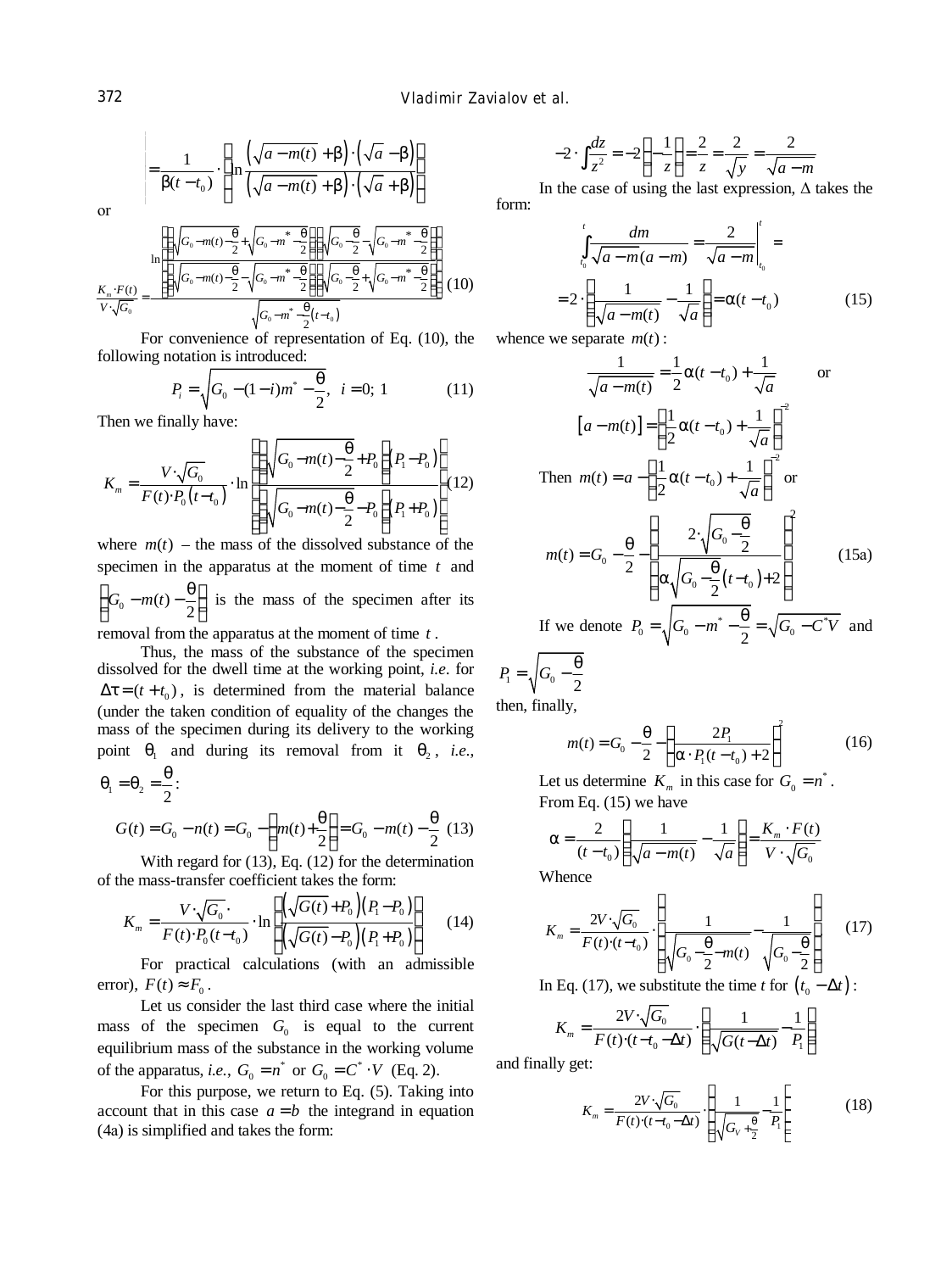This equation is true for  $G_0 = C^* \cdot V$ .

Let us now return to Eq. (15) and substitute the time *t* for  $(t - \Delta t)$ ; then we get:

$$
K_m = \frac{V \cdot \sqrt{G_0}}{F(t)P_0(t - t_0 - \Delta t)} \cdot \ln \left[ \frac{\left(\sqrt{G_V(t) + \frac{\theta}{2}} + P_0\right)(P_1 - P_0)}{\left(\sqrt{G_V(t) + \frac{\theta}{2}} - P_0\right)(P_1 + P_0)} \right] (19)
$$

This equation is true for  $G_0 > C^* \cdot V$ .

Combining Eqs. (2), (18), and (19) we obtain a generalized computational equation for the determination of the mass-transfer coefficient  $K_m$  for three analyzed cases of the ratio of the masses of the dissolved substance

$$
K_m = \frac{V \cdot \sqrt{G_0}}{F(t) \cdot (t - t_0 - \Delta t)} \cdot U(t) \tag{20}
$$

Where

$$
U(t) = \begin{cases} \frac{1}{P_0} \cdot \ln \left[ \left( \sqrt{G_V(t) + \frac{\theta}{2}} + P_0 \right) (P_1 - P_0) \right] \\ \frac{1}{P_0} \cdot \ln \left[ \left( \sqrt{G_V(t) + \frac{\theta}{2}} - P_0 \right) (P_1 + P_0) \right] \\ \frac{2}{P} \left( \arctg \left[ \frac{P_1}{P} \right] - \arctg \left[ \frac{\sqrt{G_V(t) + \frac{\theta}{2}}}{P} \right] \right); (G_0 < C^* \cdot V) \end{cases}
$$
\n
$$
U(t) = \begin{cases} \frac{2}{P} \left( \arctg \left[ \frac{P_1}{P} \right] - \arctg \left[ \frac{\sqrt{G_V(t) + \frac{\theta}{2}}}{P} \right] \right); (G_0 < C^* \cdot V) \\ \frac{2}{\sqrt{G_V(t) + \frac{\theta}{2}} - \frac{1}{P_1}}; (G_0 = C^* \cdot V). \\ \text{The equations of system (21) contain} \end{cases}
$$

 $P_0 = \sqrt{G_0 - C^* \cdot V}$ ;  $P_1 = \sqrt{G_0 - \frac{\theta}{2}}$ ;  $P = \sqrt{C^* \cdot V - G_0}$ ;

 $F_0 = 2\pi \cdot r(\tau_0) \cdot h$ ;  $r(\tau_0)$  is the radius of the specimen before dipping into the apparatus;  $G_V(t)$  is the measured mass of the specimen after its removal from the apparatus.

The obtained system of Eqs. (20)–(21) can be used in the physical or the mathematical modeling of the periodic or continuous extraction process for the evaluation of the external mass exchange in the two-phase solid body–liquid system under different conditions of saturation of the working volume of the apparatus by the experimental substance.

In our scheduled and realized experiments (under the conditions of periodic and continuous vibroextration), the mass-transfer coefficients  $K<sub>m</sub>$  were determined from the equation of the obtained mathematical model (20), *i.e*., for the dissolution conditions where the mass of the specimen does not exceed its equilibrium value  $(G_0 < n^*)$ .

# **3. Results and Discussion**

From the obtained experimental data we determined the dependence of the mass-transfer coefficient  $K<sub>m</sub>$ on the effective Reynolds criterion that takes into account the hydrodynamic regime of extractant flow around the investigated specimen of the soluble substance in the volume of the apparatus  $K_m = f(\text{Re}_e)$ .

The effective Reynolds criterion was determined from the following equation:

$$
\text{Re}_e = \frac{\omega_i d_e}{v_{\text{n}}} \tag{22}
$$

where  $\omega_i = \omega_0 \overline{\eta}$  – the mean integral velocity of pulsing flows (generated by the vibromixing device) over the working volume of the apparatus;  $d_e$  – the equivalent diameter of the specimen of the soluble substance;  $v_{\text{n}}$  – the kinematic viscosity coefficient of the solvent near the surface of dissolution;  $\omega_0 = 2Af(1-\epsilon)/\epsilon$  – the initial velocity of pulsing flows of the working medium in the vibration period [5];  $\varepsilon$  – the part of the free cross-sectional area of the working apparatus in the zone of location of the vibromixing device;  $A$  and  $f$  – the amplitude and frequency of vibrations of the vibromixing system, respectively;  $\overline{\eta} = 1/(1 + L/D)^m$  – the damping coefficient of vibrations of pulsing flows of the working medium (solvent) at the distance *L* from their source for the continuous vibroextractor;  $\eta = 1/(1 + R/D)^m$  – the damping coefficient of vibrations of pulsing flows of the working medium (solvent) at the distance *R* from the symmetry axis of the vibrating device (for the periodic process); *D* – the diameter of the apparatus;  $m = 2 + 0.5 \cdot 10^6 \mu^2 + gB$  – the exponent that takes into account the character of propagation of waves in the solid body-liquid system [6], where  $\mu$  is the dynamic viscosity coefficient of the extractant, *В* is the specific load of the apparatus with respect to the solid phase, and  $g = 0.006$ is the constant coefficient at *В*.

Individual results of our experiments on the determination of the influence of turbulent pulsing jets generated by overflow elements of vibrotransporting devices during continuous and periodic extraction on external mass exchange were generalized in the functional coordinates  $\text{Sh}/\text{Sc}^{0,5} = f(\text{Re}_e)$  by linear dependences with a varying angle of inclination and are shown, as an example, in Fig. 4. In the presented function,  $Sh = K_m \cdot d_e/D_n$  is the Sherwood criterion, which characterizes the ratio of the intensity of the process caused by convection to the intensity of the process caused by diffusion (under conditions of the stationary